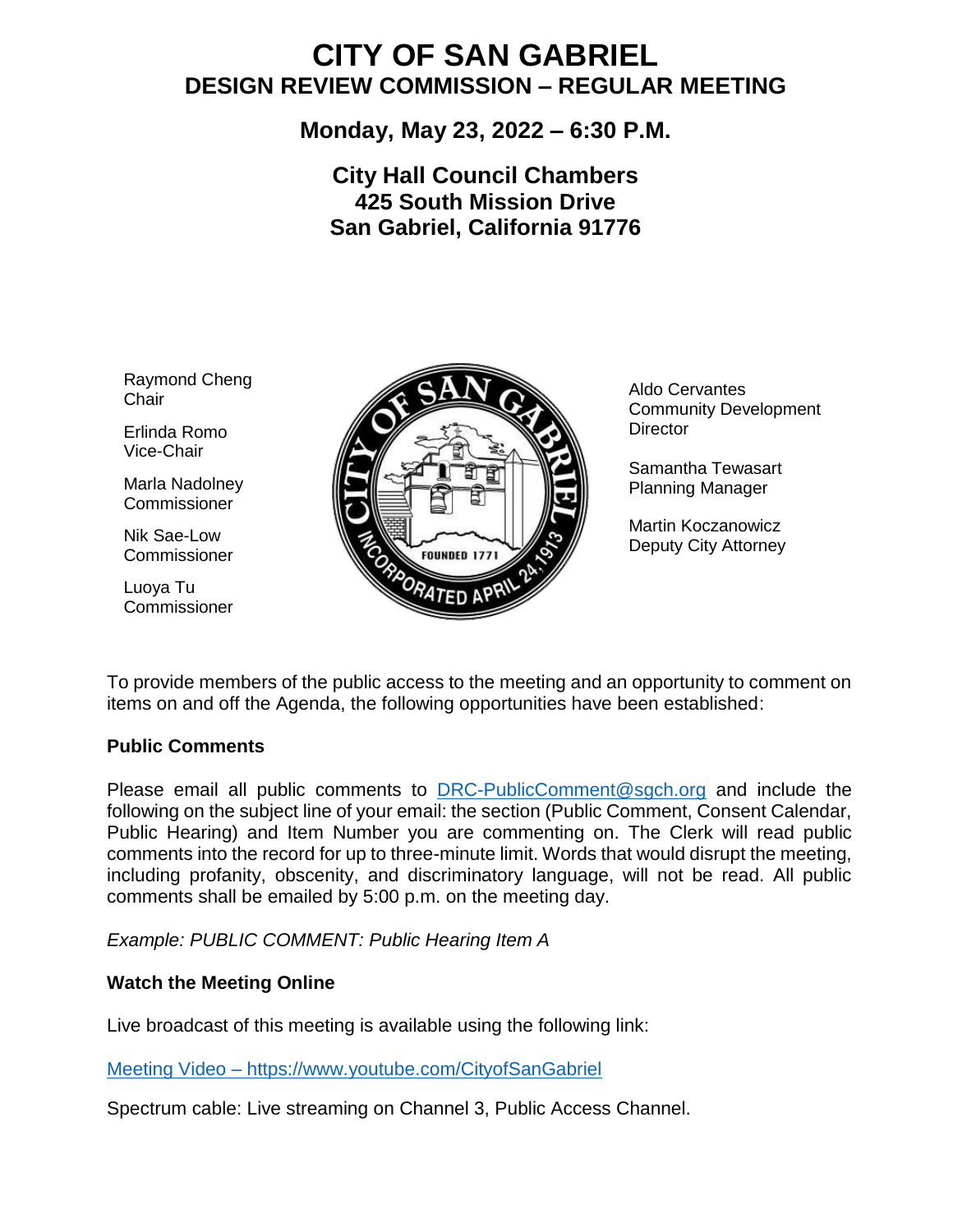#### **DESIGN REVIEW COMMISSION AGENDA May 23, 2022**

- **CALL TO ORDER**
- **PLEDGE OF ALLEGIANCE**
- **ROLL CALL – DESIGN REVIEW COMMISSION**

#### **1. PUBLIC COMMENT**

This is the time set aside for members of the public to address the Design Review Commission on items of interest that are not on the agenda, but are within the subject matter jurisdiction of the Design Review Commission. Pursuant to the Brown Act, the Design Review Commission cannot answer any questions or take any action until such time as the matter may appear as an item on a future agenda.

#### **2. CONSENT CALENDAR**

**A. Minutes from the March 28, 2022 [Design Review Commission meeting](https://www.sangabrielcity.com/DocumentCenter/View/16598/32822-Minutes--DRAFT)**

# **3. PUBLIC HEARING**

# **A. [522 DEWEY AVENUE](https://www.sangabrielcity.com/DocumentCenter/View/16599/522-Dewey-Packet) [PLANNING CASE NO. SPR21-143 \(SITE PLAN REVIEW\)](https://www.sangabrielcity.com/DocumentCenter/View/16599/522-Dewey-Packet) [APPLICANT: SALLY](https://www.sangabrielcity.com/DocumentCenter/View/16599/522-Dewey-Packet) HO**

This is an application for a Site Plan Review (SPR) for second-story addition to an existing single-family residence. The subject site is zoned R-1 (Single-Family Residence) and has a General Plan Land Use Designation of Low Density Residential. This project is exempt from the California Environmental Quality Act (CEQA) per Guidelines section 15303, Class 3 (New Construction or Conversion of Small Structures).

#### Recommended Action:

Adopt a resolution of the design review commission of the city of San Gabriel, California, **APPROVING** planning case number SPR21-143 for a site plan review to add a new second story addition to an existing single-family residence at 522 Dewey Avenue, subject to the recommended conditions of approval.

## **B. [1738 S. GLADYS](https://www.sangabrielcity.com/DocumentCenter/View/16601/1738-S-Gladys-Ave-Packet) AVENUE [PLANNING CASE NO. SPR20-028](https://www.sangabrielcity.com/DocumentCenter/View/16601/1738-S-Gladys-Ave-Packet) (SITE PLAN REVIEW) [APPLICANT: KAMEN LAI OF ELITE DESIGN](https://www.sangabrielcity.com/DocumentCenter/View/16601/1738-S-Gladys-Ave-Packet)**

This is an application for a Site Plan Review (SPR) for the construction of a new two-story single-family residence. The subject site is zoned R-1 (Single-Family Residence) and has a General Plan Land Use Designation of Low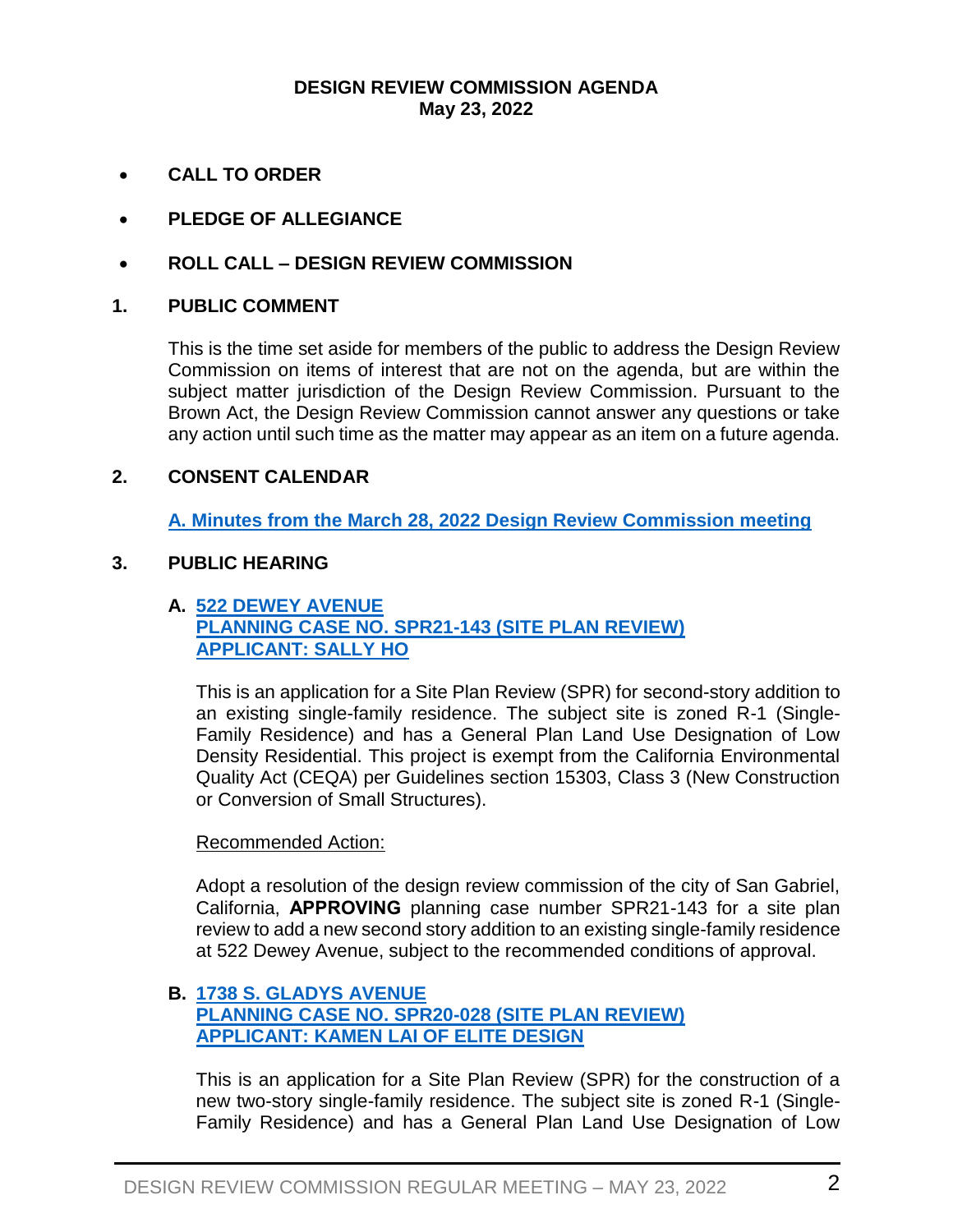Density Residential. This project is exempt from the California Environmental Quality Act (CEQA) per Guidelines section 15303, Class 3 (New Construction or Conversion of Small Structures).

# Recommended Action:

Adopt a Resolution of the Design Review Commission of the City of San Gabriel, California, **APPROVING** Planning Case Number SPR20-028 for the construction of a new two-story single-family residence at 1738 S. Gladys Avenue, subject to the recommended conditions of approval.

# **C. 1239 [S. GLADYS AVENUE](https://www.sangabrielcity.com/DocumentCenter/View/16600/1239-S-Gladys-Packet) [PLANNING CASE NO. SPR21-117](https://www.sangabrielcity.com/DocumentCenter/View/16600/1239-S-Gladys-Packet) (SITE PLAN REVIEW) [APPLICANT: KAMEN LAI OF ELITE DESIGN](https://www.sangabrielcity.com/DocumentCenter/View/16600/1239-S-Gladys-Packet)**

This is an application for a Site Plan Review (SPR) for a two-story addition to an existing single-family residence. The subject site is zoned R-1 (Single-Family Residence) and has a General Plan Land Use Designation of Low Density Residential. This project is exempt from the California Environmental Quality Act (CEQA) per Guidelines section 15303, Class 3 (New Construction or Conversion of Small Structures).

# Recommended Action:

Adopt a Resolution of the Design Review Commission of the City of San Gabriel, California, **APPROVING** Planning Case Number SPR21-117 for the construction of a new two-story single-family residence at 1239 S. Gladys Avenue, subject to the recommended conditions of approval.

## **D. [201-217 S. SAN GABRIEL BOULEVARD](https://www.sangabrielcity.com/DocumentCenter/View/16602/Rubio-Full-Packet) [PLANNING CASE NO. PPD21-003](https://www.sangabrielcity.com/DocumentCenter/View/16602/Rubio-Full-Packet) (PRECISE PLAN OF DESIGN) [APPLICANT: EVERADO GARCIA OF LCRA ARCHITECTS](https://www.sangabrielcity.com/DocumentCenter/View/16602/Rubio-Full-Packet)**

This is an application for a Precise Plan of Design (PPD) at 201-217 S. San Gabriel Boulevard. The project site is zoned C-1/PD (Commercial Retail/Planned Development) and has a land use designation of General Commercial. The proposed project was reviewed for compliance with the California Environmental Quality Act (CEQA) and CEQA Guidelines. The project would develop the same land uses on the project site as what was previously approved; therefore, impacts to land use and planning would be consistent with the analysis and conclusions presented in the previously approved CEQA documents. The project would be exempt from additional review under CEQA as the proposed project would have no additional impacts associated with the proposed revisions. Therefore, it has been determined that the project would not have a significant effect on the environment, and no additional environmental review is required.

# Recommended Action: